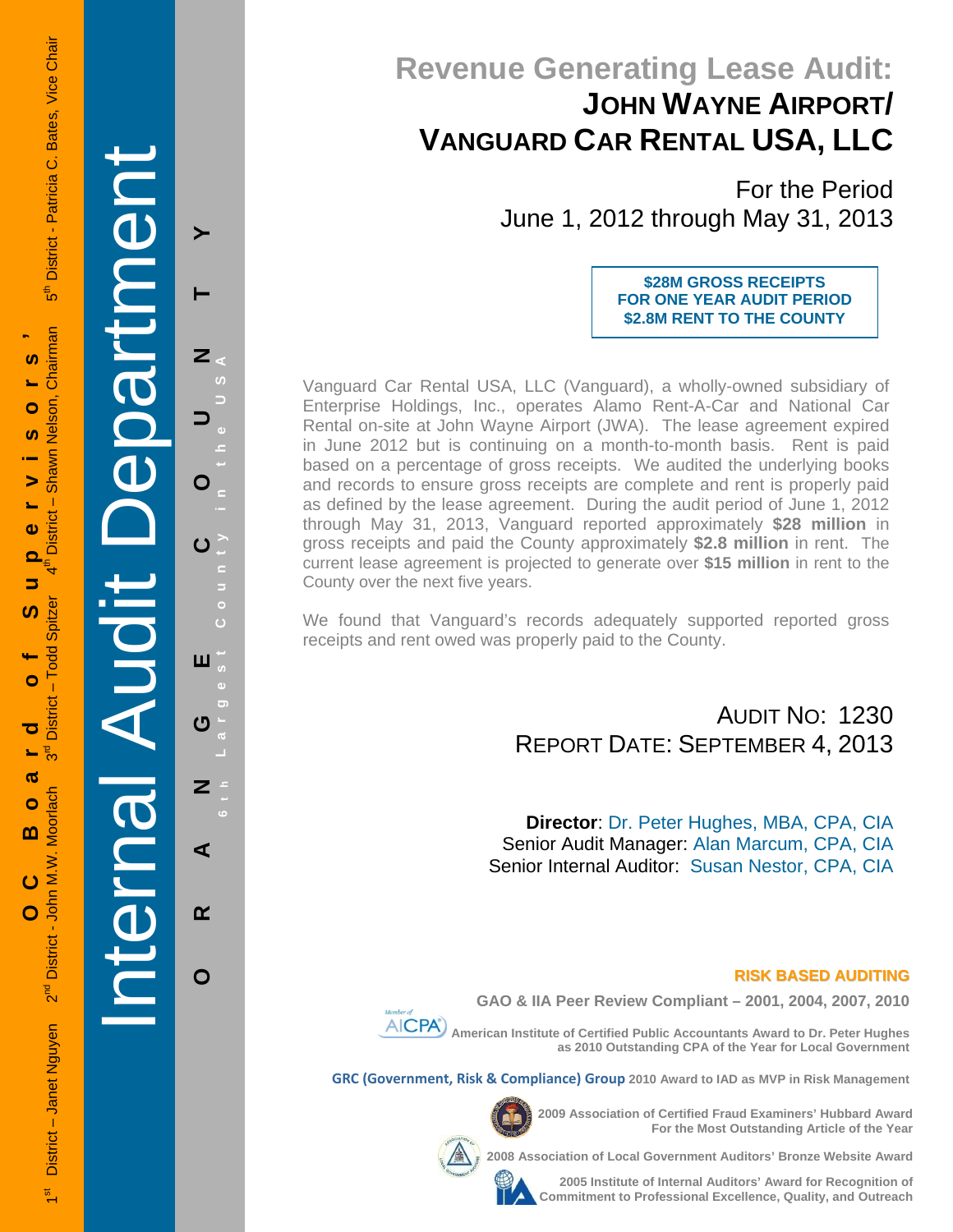# Internal Audit Department

GAO & IIA Peer Review Compliant - 2001, 2004, 2007, 2010

**Providing Facts and Perspectives Countywide** 

## **RISK BASED AUDITING**

| <b>Dr. Peter Hughes</b> | Ph.D., MBA, CPA, CCEP, CITP, CIA, CFE, CFF, CGMA     |
|-------------------------|------------------------------------------------------|
| <b>Director</b>         | Certified Compliance & Ethics Professional (CCEP)    |
|                         | Certified Information Technology Professional (CITP) |
|                         | Certified Internal Auditor (CIA)                     |
|                         | Certified Fraud Examiner (CFE)                       |
|                         | Certified in Financial Forensics (CFF)               |
|                         | Chartered Global Management Accountant (CGMA)        |
| E-mail:                 | peter.hughes@iad.ocgov.com                           |

**Michael J. Goodwin** CPA, CIA Senior Audit Manager

**Alan Marcum** MBA, CPA, CIA, CFE Senior Audit Manager

# **Hall of Finance & Records**

12 Civic Center Plaza, Room 232 Santa Ana, CA 92701

Phone: (714) 834-5475

Fax: (714) 834-2880

To access and view audit reports or obtain additional information about the OC Internal Audit Department, visit our website: www.ocgov.com/audit



**OC Fraud Hotline (714) 834-3608**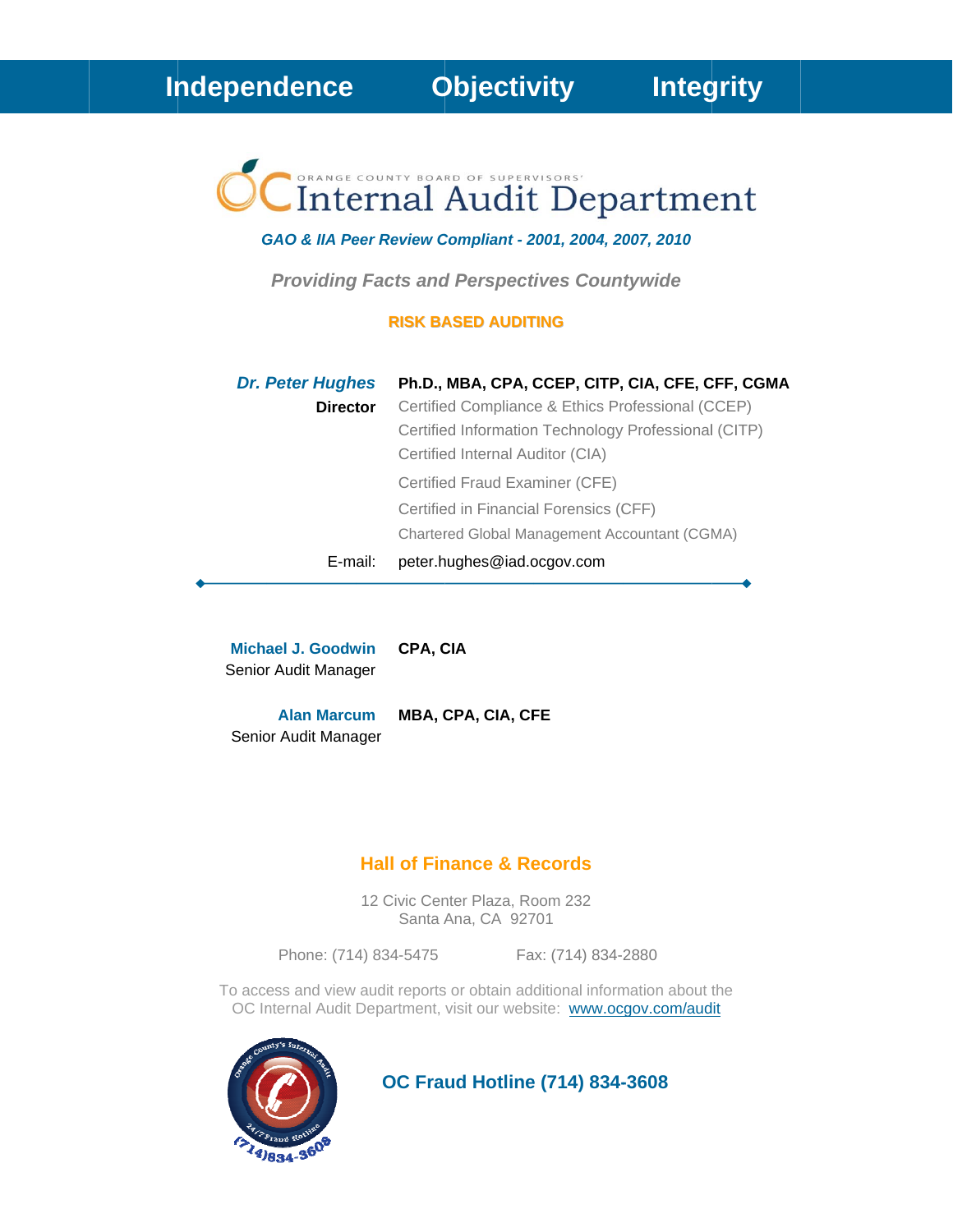# Letter from Dr. Peter Hughes, CPA





# **Transmittal Letter**

Audit No. 1230 September 4, 2013

- TO: Alan Murphy, Airport Director John Wayne Airport
- FROM: Dr. Peter Hughes, CPA, Director Internal Audit Department
- **SUBJECT:** Revenue Generating Lease Audit: **JWA/Vanguard Car Rental USA, LLC** PM 1121-390-28

We have completed our Revenue Generating Lease Audit of Vanguard Car Rental USA, LLC for the period June 1, 2012 through May 31, 2013. The final Internal Auditor's Report is attached. We performed this Revenue Generating Lease Audit in accordance with our FY 2012-13 Audit Plan and Risk Assessment approved by the Audit Oversight Committee.

Each month I submit an Audit Status Report to the Board of Supervisors (BOS) where I detail any critical or significant audit findings released in reports during the prior month and the implementation status of audit recommendations as disclosed by our Follow-Up Audits. Accordingly, the results of this audit will be included in a future status report to the BOS.

Additionally, we will request your department complete a Customer Survey of Audit Services. You will receive the survey shortly after the distribution of our final report.

Other recipients of this report listed on the OC Internal Auditor's Report on page 2.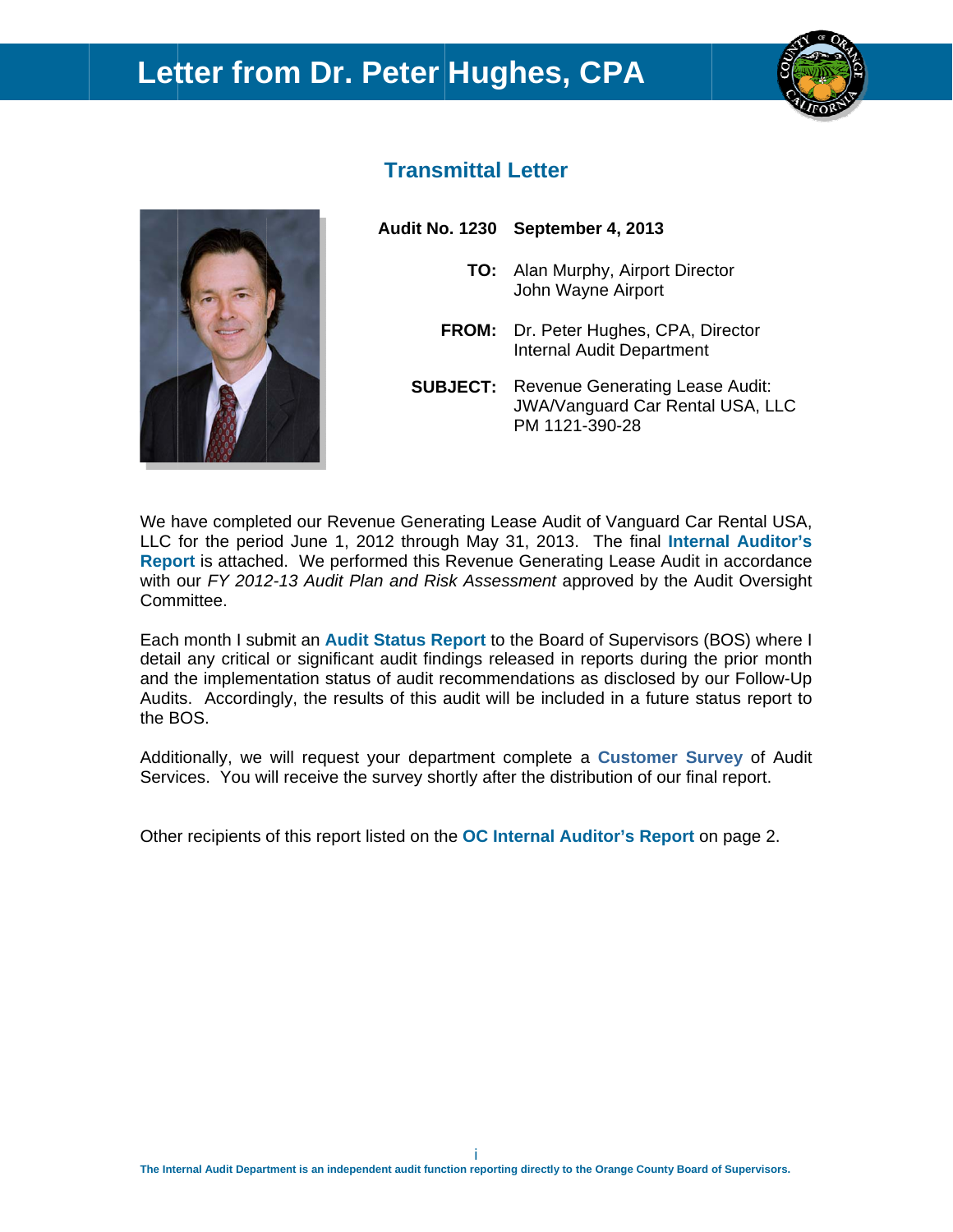# **Table of Contents**



# **Revenue Generating Lease Audit: JWA/Vanguard Car Rental USA, LLC Audit No. 1230**

For the Period June 1, 2012 through May 31, 2013

**Transmittal Letter** 

**OC Internal Auditor's Report** 

j.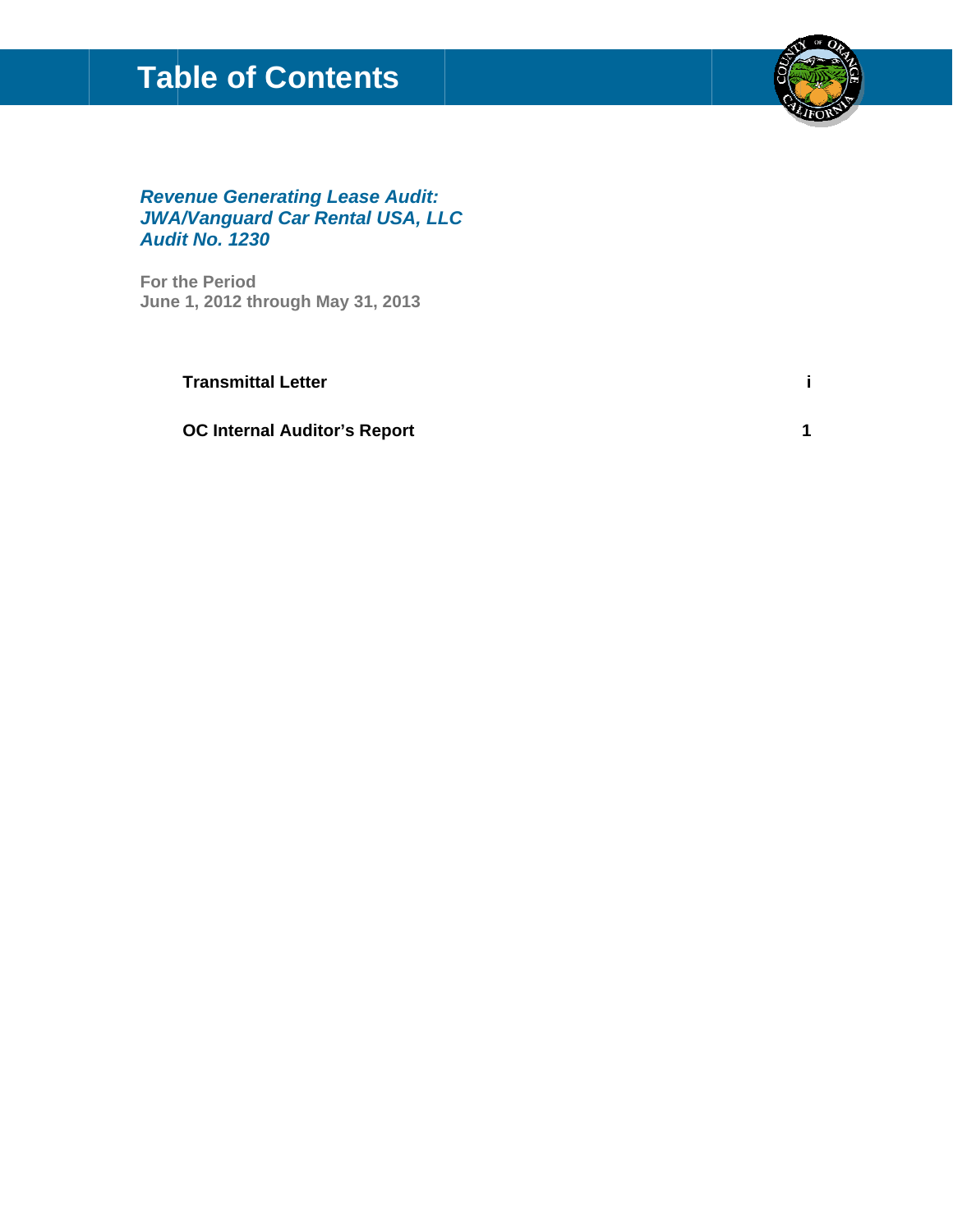

# **Audit No. 1230**

**Septembe r 4, 2013** 

TO:

Alan Murphy, Airport Director John Wa yne Airport

FROM: FROM: Dr. Peter Hughes, CPA, Director<br>Internal Audit Department<br>SUBJECT: Revenue Generating Lease Audit: Dr. Peter Hughes, CPA, Director Internal Audit Department

Te Hughes

JWA/Van guard Car R Rental USA, LLC, PM 11 21-390-28

## **OBJECTIVE**

We have performed an audit of certain records and documents of JWA/Vanguard Car Rental USA, LLC (Vanguard) for the period from June 1, 2012 through May 31, 2013 under a lease agreement (Agreement) between the County of Orange (County) and Vanguard Car Rental USA, Inc., dated December 14, 2000. Vanguard Car Rental USA, Inc. operates on-site airport car rental agencies, Alamo-Rent-A-Car and National Rental Car, at John Wayne Airport. The lease agreement expired on June 30, 2012 and is currently on a month-to-month term. Our audit objectives were:

- (1) The primary objective of our audit is to determine whether the records for Vanguard adequately support their monthly gross receipts reported to the County.
- (2) The secondary objective of our audit is to determine whether Vanguard complies with certain other financial provisions of the Agreement.

In addition, while performing the audit we may identify internal control weaknesses for which we will identify suggestions for improvement.

#### **RESULTS S**

.

Objective #1: supported gross receipts reported and rent owed was properly paid.  $#1$ : We found that the records for Vanguard adequately

Objective #2: We found that Vanguard complied with certain other financial provisions of the Lease Agreement such as monthly gross receipts statement format.

## **Audit Highlight**

We h ave performed d an audit of certain records and d documents of Vanguard Car Rental USA, LLC to ensure gross s receipts are comp plete and rent is USA, LLC to ensure<br>gross receipts are<br>complete and rent is<br>properly paid as defined by the lease agreement.

Gross receipts generated from the lease during the audit period were appro oximately **\$28**  million and rent paid to the County was about **\$2.8 m million**.

We found that records for Vang uard, operating g at JWA as Alamo Ren t-A-Car and National Rental Car, a adequately supported reported gross receipts and rent owed was properly paid to the County.